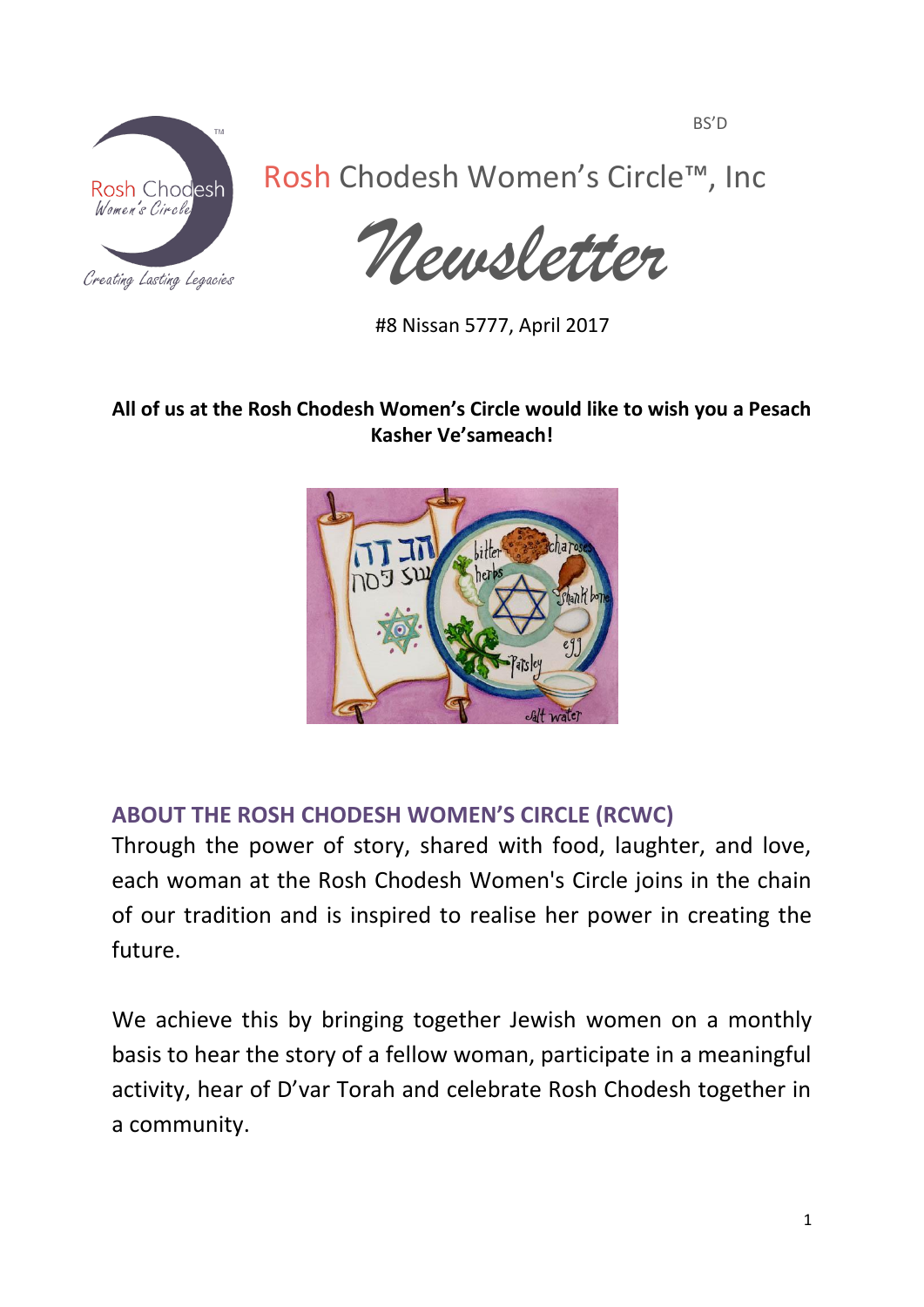### **ANNUAL GENERAL MEETING**

On Sunday November 13th the RCWC held its third Annual General Meeting.

 In the president's report, Rebbetzin Sara Gutnick started by thanking everyone for their support and their work on the Rosh Chodesh Women's Circle in the past three years and especially for their help over the past year. Board members and other honorary position holders, Dvar Torah writers and other volunteers received special mention. Since it is the third year, she shared that the number 3 in Judaism creates a chazakah- of being established with permanence and hopes that this will be the case for the Rosh Chodesh Women's Circle.

She also shared some of our accomplishments over the past year which included: finalising the marketing brochure, hosting a pre-wedding, updating the handbook and protocols, welcoming a new affiliate- The Shiur Group, and providing grants and programs for the affiliate groups.

Finally, she shared some plans for the upcoming year. Some of the things the RCWC hopes to accomplish are: finalising the graphics and the website, engaging new board members and volunteers, and expanding the number of affiliate groups both within Australia and overseas.

 If you would like to join us to help us build and grow the organisation, we have a number of opportunities available. We would love to hear from you!

#### **UPDATE ON OUR NEWEST AFFILIATE- THE SHIUR GROUP**

 We are very excited to officially welcome our newest affiliate, The Shiur Group, to The Rosh Chodesh Women's Circle community! With Miriam Grossbaum and Naomi Rafael in charge, they are already doing great work.

 They have hosted events for Av, Elul, Cheshvan, and Shvat. A highlight of their program was their Cheshvan event where Lady Anna Cowan spoke and the participants were invited to wear hats to celebrate "Chag Hasusim" (Cup Day)! Their next event will be for Iyar on April  $26<sup>th</sup>$  featuring Adina Bankier-Karp.

### **EXCITING NEWS- WE'RE MOVING TO THE NORTHEAST**

 We are excited to share that The North Eastern Jewish Centre (Doncaster Shul) will be hosting an event for Iyar, their first Rosh Chodesh Women's Circle event! Contact us if you would like more information about it.

### **IYAR: THE NEXT ROSH CHODESH WOMEN'S CIRCLE EVENTS**

 There has been a great interest from our affiliates to run events for the month of Iyar. Since Iyar is the month of Pesach Sheini, we are using the theme of "second chances" to help get new affiliates on board.

 We are giving our affiliates a "second chance" to sign up for our organisation and receive our generous offer of the fourth event free.

 Other benefits of signing up include financial assistance for making your video each month as well as helping and supporting you to ensure your continued and ongoing success.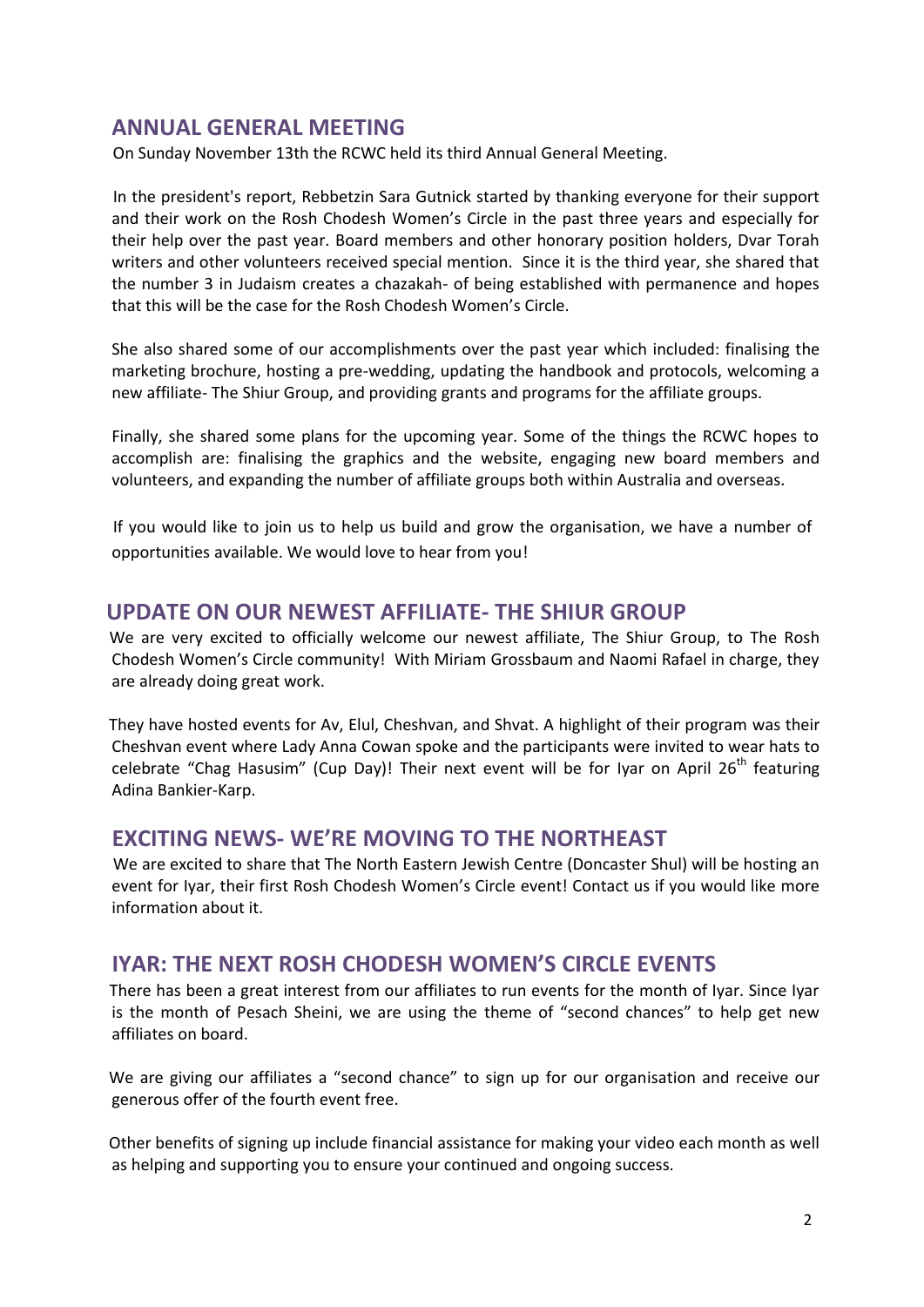### **FROM OUR HANDBOOK**

Women's Wisdom - By Elissa Blaser

G-d has bestowed extra gifts on women: an uncanny "woman's intuition", an extra measure of compassion, and an innate desire for modesty.

This spiritual nature builds the other people around into stronger people.

An early example of this was in our experience, as a people, during the crisis of the golden calf in the desert. The men, perceiving a desperate situation, collapsed into a previous weakened state. The women, understanding the temporary nature of the crisis and holding hope for a real future, did not fall alongside. The women held back and did not participate. The crisis passed.

The wisdom of women was enhanced as a result.

We see this paradigm of life played out over and over again in subsequent generations. "The wisdom of women builds the home". Women navigate every day through choppy waters. Delicate, invisible, steadfast work builds families, communities, and institutions.

Rosh Chodesh Women's Circle tries to show this to women.

What we are saying is - "look around, listen to other women's life tales, and be amazed! The stories will teach, will show lives well lived, tremendous accomplishment, generations born and gone, values transmitted through decades and centuries of time.

It's us. It's the women who are driving forces.

We guide our own lives as well as the lives of those around us. We build ourselves and others, day by day, year by year, until, at the end of life women can see so much that has been built around them.

We need to celebrate each other.

We need to hear about the life journey with its dramatic challenges and its triumphs. We need to understand that women play a major part. Like the wind and rain and sun, women provide the essential elements that allow the world to grow.

How is this done?

By doing the small things every day, over and over again. By understanding and applying grace to the ordinary tasks of living. By knowing that the day is long and full of demand, and that the years fly by. Each day is important. Each day is worthy of a full heart and a dedicated mind. The days add up.

Another "world" is created.

Let us tell each other, let us laugh and cry together. Let us remind each other how events spin around our circle. Let us congratulate the women who can sit back and remember. Let us help each other go on.

Come join us.

#### **STAY TUNED**

After Pesach you will be receiving an invitation to join our organisation as a member or an affiliate member.... Stay tuned for more information!